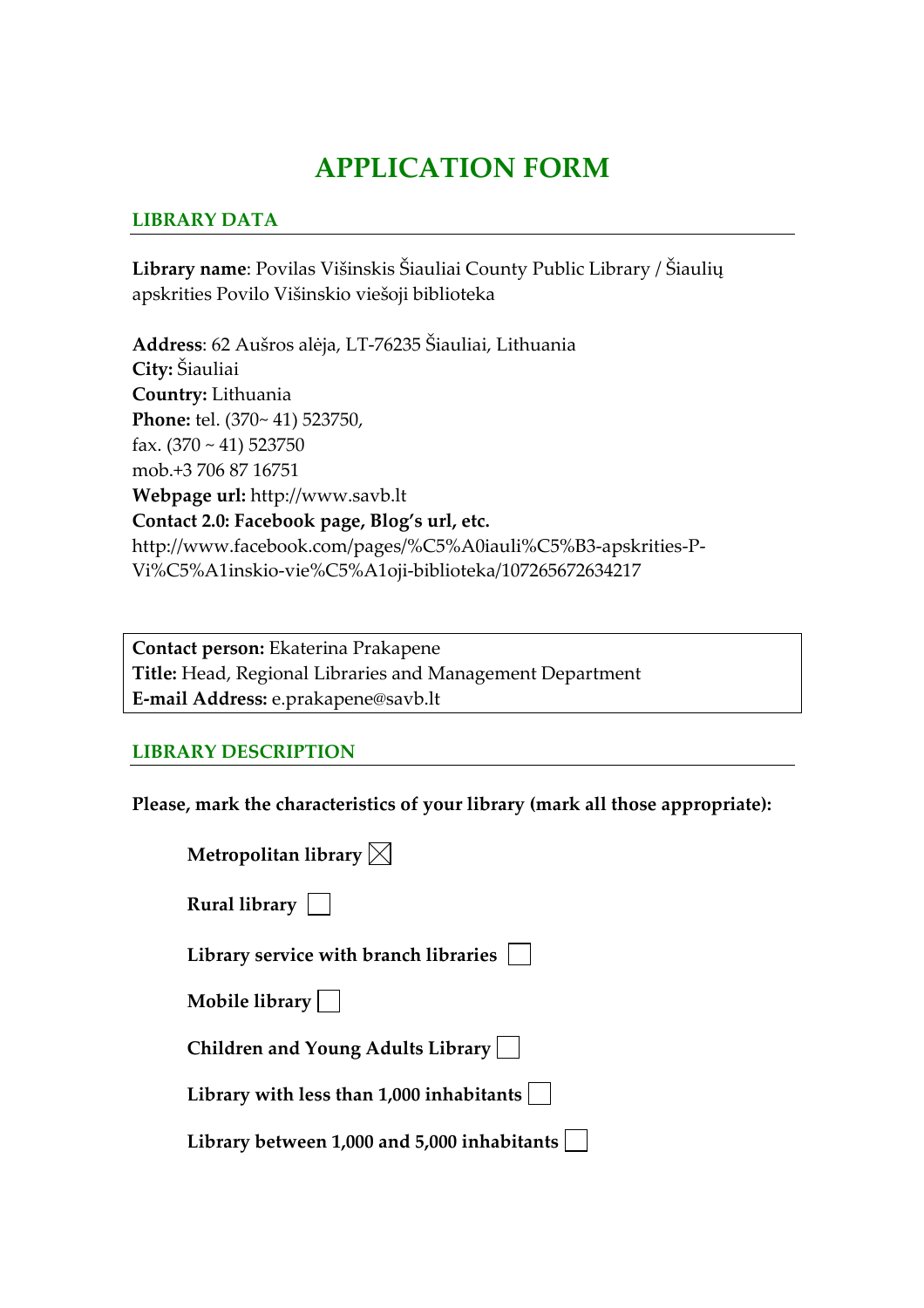| Library between 5,000 and 10,000 inhabitants               |
|------------------------------------------------------------|
| Library between 10,000 and 20,000 inhabitants              |
| Library between 20,000 and 30,000 inhabitants              |
| Library between 30,000 and 100,000 inhabitants             |
| Library between 100,000 and 200,000 inhabitants $ \times $ |
| Library between 200,000 and 500,000 inhabitants            |
| Library with more than 500,000 inhabitants                 |

### **MORE INFORMATION**

### **Please, tell us a bit more about your library, pictures are also welcome:**

**Short description:** Šiauliai is the 4th biggest Lithuanian city located in North Lithuania. There are approximately 130000 inhabitants living in the 81 km2 area of the city. The Šiauliai name was first mentioned in Livonian Order chronicles in 1236 as the famous battle of Sun (Saule lit.) took place near Šiauliai. The nearby Hill of Crosses is probably the most known landmark in the region – a hill with about 60,000 crosses of various sizes and decorations has become a tourist attraction to whoever visits Šiauliai. Povilas Višinskis Šiauliai County Public Library the largest library in the North of Lithuania is equally available to all users. About 120 thousand visitors come to the library per year. On average about 16 thousand users register per year. About 160 000 users use library services online. The library was founded without any initial fund. There are about 620 thousand documents in the collections of the library at the moment. Approximately 500 thousand different documents are lent to the users per year. The Library runs: Lending Department, Reader Service Department, Art and Music Department, Children's Literature Department, Information and Regional Studies Department, Regional Libraries and Management Department. On the initiative of the Embassy of America in Lithuania, an American Corner was installed in this library in 2005, which is the only corner of this type in Lithuania. The aim of the American Corner is to introduce the culture, economics and history of the USA to the readers and to promote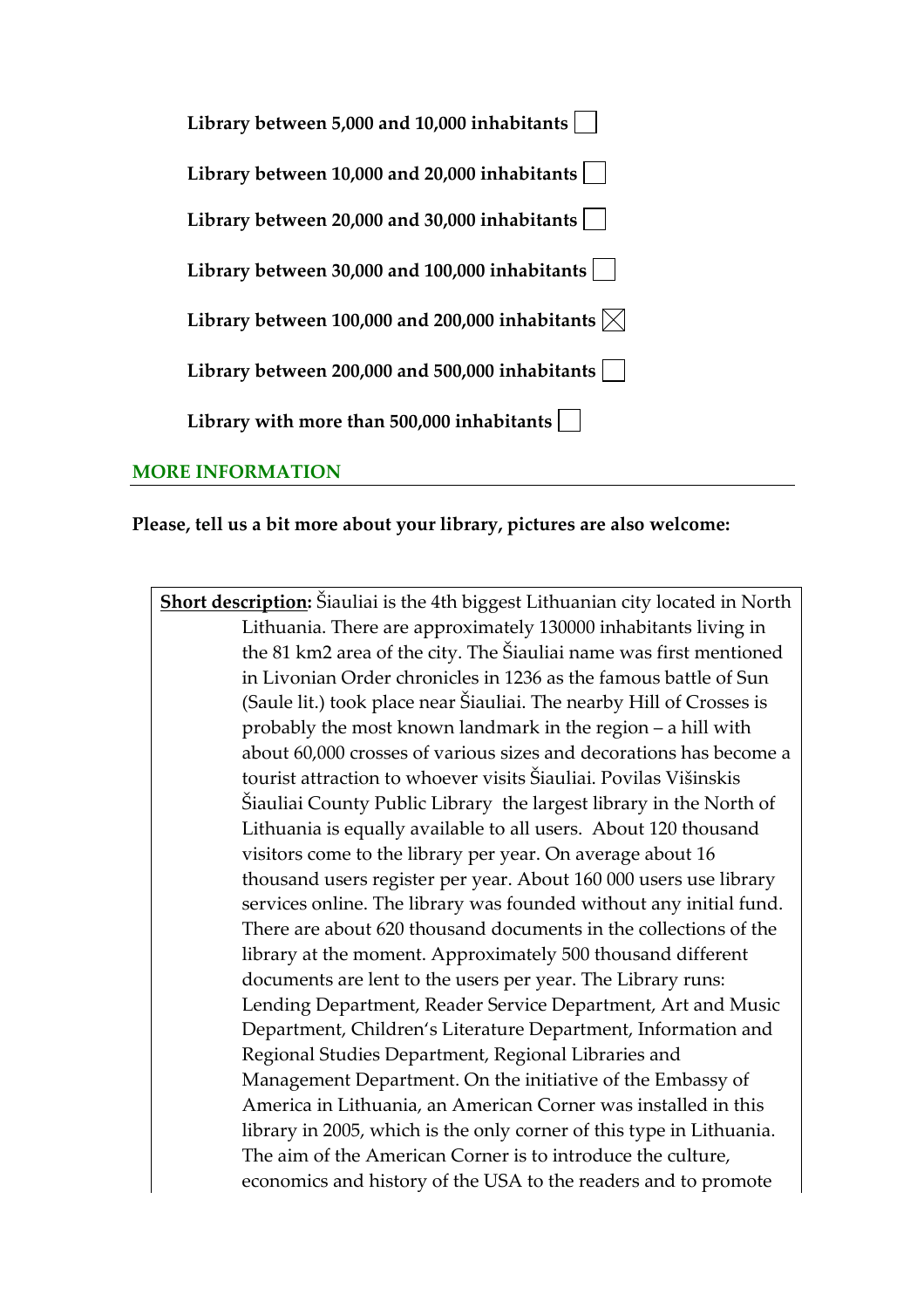cultural cooperation between the two countries. The personal consist of 92 employees, 65 of whom are librarians. More than 200 art and photography works, exhibitions of library publications, literary and thematic events, meetings with interesting people, educational sessions, creative workshops and other events for people of different ages are organized per year.

# **Current library programs:**

- Reading promotion programs for children and young adults
- Computer courses for citizens
- Club activities: Šiauliai county writers association, Readers club, Classical music fans club, English club
- Cooperating with non-governmtal organization Šiauliai University of the Third Age
- Local history digitization project: development of video and photo archive of Šiauliai region from 1989
- Meetings with the National award laureates

# **Please tell us about the kind of activities you would be interested in doing with your sister library:**

It would be nice to get to know our sister library, exchanging information about library staff, work, events, ideas. It would also be interesting to learn about the culture in the sister library country, and then promote it in our library through exhibitions and other activities. We could also think about common projects, as reading promotion programs for children and young adults, training to the all groups of citizens and library staff.